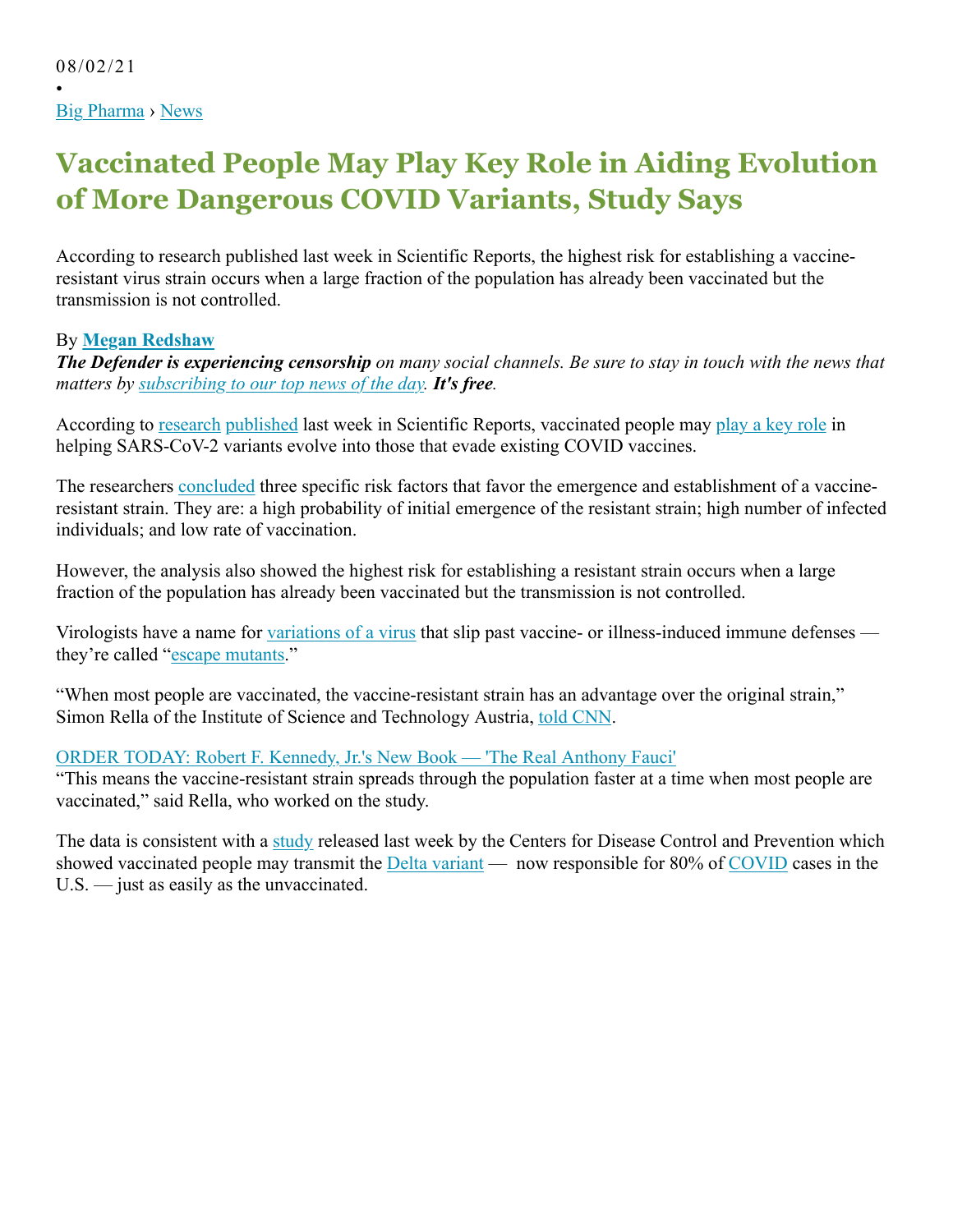| Robert F. Kennedy Jr |
|----------------------|
| @RobertKennedyJr     |

Health officials warn the Delta variant can "spread quickly" and "spike a new pandemic," but so far, statistics don't justify another round of lockdowns or widespread vaccination of children.

SUBSCRIBE to #TheDefender: bit.ly/3s5twWJ

| COVID Delta Variant Reignites Fear — How Real Is the Threat?<br>Health officials warn the Delta variant can "spread quickly" and "spike a<br>new pandemic," but so far, statistics don't justify another round of<br>$\mathcal{S}$ childrenshealthdefense.org |  |
|---------------------------------------------------------------------------------------------------------------------------------------------------------------------------------------------------------------------------------------------------------------|--|
| $2:26$ PM $\cdot$ Jun 23, 2021                                                                                                                                                                                                                                |  |
| 952<br>See the latest COVID-19 information on Twitter                                                                                                                                                                                                         |  |
| <b>Tweet your reply</b>                                                                                                                                                                                                                                       |  |

The team of scientists who published the data in Scientific Reports said their findings follow what's known as selective pressure — the force that drives any organism to evolve.

"Generally, the more people are infected, the more the chances for vaccine resistance to emerge," said Fyodor Kondrashov of the Institute of Science and Technology Austria.

"So the more Delta is infectious, the more reason for concern," Kondrashov said. "By having a situation where you vaccinate everybody, a vaccine-resistant mutant actually gains a selective advantage."

Experts warned for months vaccines could cause more dangerous COVID variants.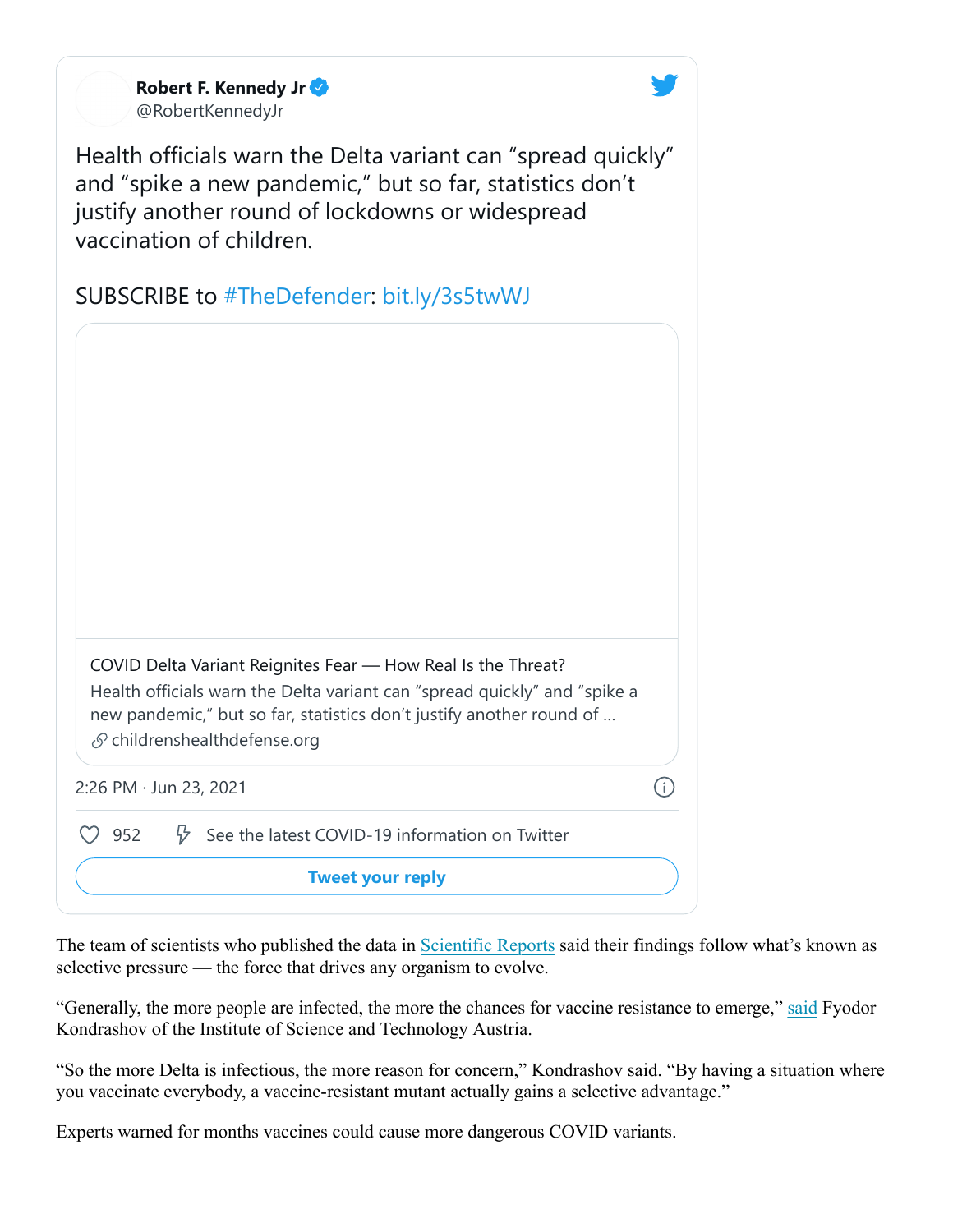Based on the scientific evidence, the narrative that unvaccinated people are viral factories for more dangerous variants is false, according to Dr. Joseph Mercola.

Mercola, a physician and best-selling author, said just as antibiotics breed resistance in bacteria, vaccines put evolutionary pressure on viruses to speed up mutations and create more virulent and dangerous variants.

Mercola explained:

"Viruses mutate all the time, and if you have a vaccine that doesn't block infection completely, then the virus will mutate to evade the immune response within that person. That is one of the distinct features of the COVID shots — they're not designed to block infection. They allow infection to occur and at best lessen the symptoms of that infection."

"In an unvaccinated person, the virus does not encounter the same evolutionary pressure to mutate into something stronger," Mercola added.

"So, if SARS-CoV-2 does end up mutating into more lethal strains, then mass vaccination is the most likely driver," he said.

According to Rob Verkerk Ph.D., founder, scientific and executive director of Alliance for Natural Health International, variants can become more virulent and transmissible, while also including immune (or vaccine) escape mutations if we continue on the vaccine treadmill — trying to develop new vaccines that outsmart the virus.

Verkerk said, "if we put all our eggs" in the basket of vaccines that target the very part of the virus that is most subject to mutation, we place a selection pressure on the virus that favors the development of immune escape variants.

Scientists and vaccine developers are trying to work their way around these viral variants, but there's no guarantee of the outcomes. It's an experiment in which vast numbers of citizens have become unwitting participants, Verkerk explained.

In March, Dr. Geert Vanden Bossche, a vaccinologist who worked with GSK Biologicals, Novartis Vaccines, Solvay Biologicals, Bill & Melinda Gates Foundation's Global Health Discovery team in Seattle and Global Alliance for Vaccines and Immunization in Geneva, put out a call to the World Health Organization supported by a 12-page document describing the "uncontrollable monster" that global mass vaccination will create.

Vanden Bossche said:

"There can be no doubt that continued mass vaccination campaigns will enable new, more infectious viral variants to become increasingly dominant and ultimately result in a dramatic incline in new cases despite enhanced vaccine coverage rates. There can be no doubt either that this situation will soon lead to complete resistance of circulating variants to the current vaccines."

The Defender reported March 26 that a combination of lockdowns and extreme selection pressure on the virus induced by the intense global mass vaccination program might diminish the number of cases, hospitalizations and deaths in the short-term, but ultimately, would induce the creation of more mutants of concern.

This is the result of what Vanden Bossche calls "immune escape" (i.e. incomplete sterilization of the virus by the human immune system, even following vaccine administration).

This will trigger vaccine companies to further refine vaccines that will add to — not reduce — the selection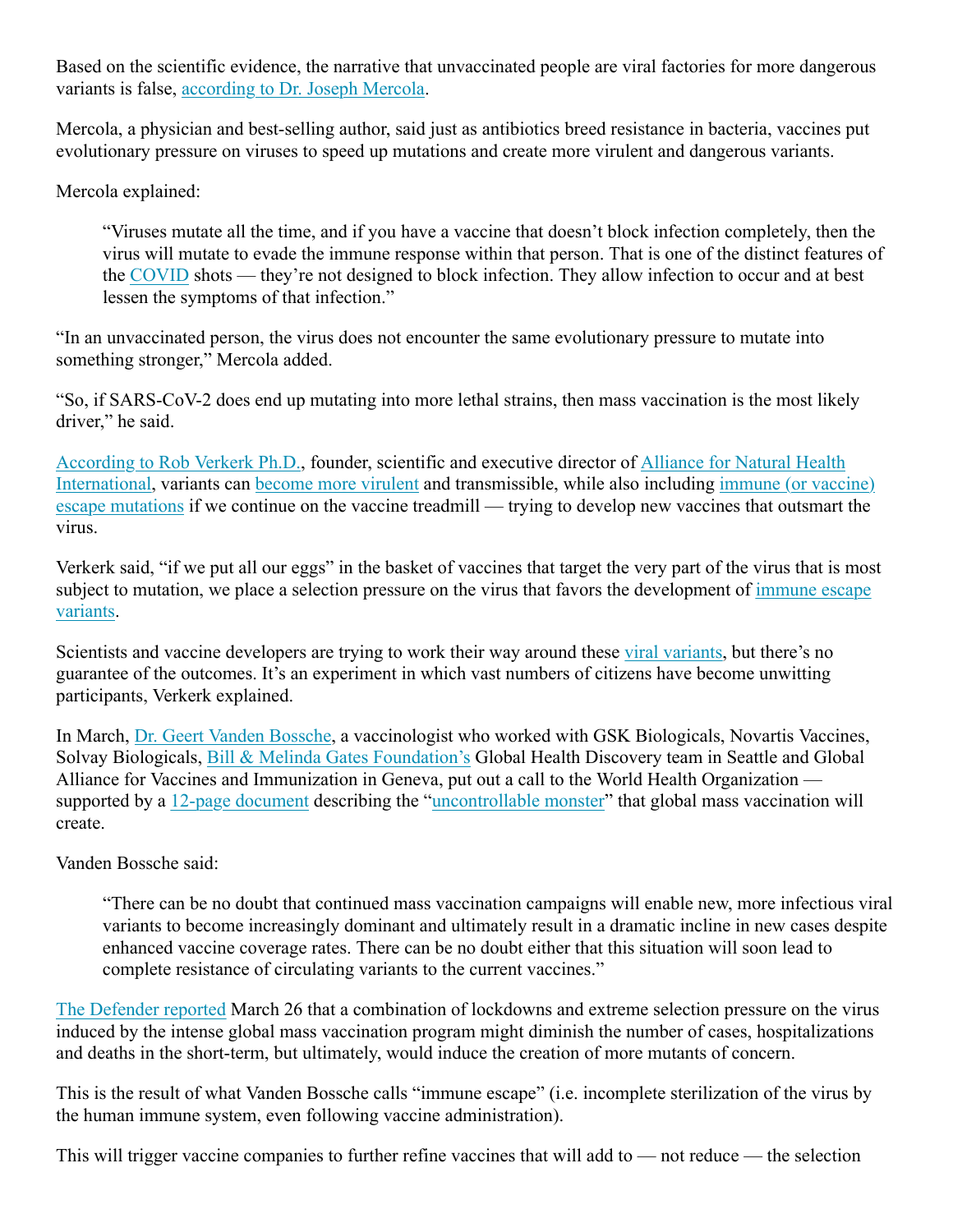pressure, producing ever more transmissible and potentially deadly variants.

The selection pressure will cause greater convergence in mutations that affect the critical spike protein of the virus that is responsible for breaking through the mucosal surfaces of our airways, the route used by the virus to enter the human body, Vanden Bossche argued.

The virus will effectively outsmart the highly specific antigen-based vaccines that are being used and tweaked, dependent on the circulating variants.

This could lead to a hockey stick-like increase in serious and potentially lethal cases — in effect, an out-ofcontrol pandemic.

"We are going to pay a huge price for this. And I'm becoming emotional because I'm thinking of my children, of the younger generation. I mean, it's just impossible what we are doing. We don't understand the pandemic," Vanden Bossche said.

## Suggest a Correction



Megan Redshaw

Megan Redshaw is a freelance reporter for The Defender. She has a background in political science, a law degree and extensive training in natural health.

Sign up for free news and updates from Robert F. Kennedy, Jr. and the Children's Health Defense. CHD is planning many strategies, including legal, in an effort to defend the health of our children and obtain justice for those already injured. Your support is essential to CHD's successful mission.

Republishing Guidelines